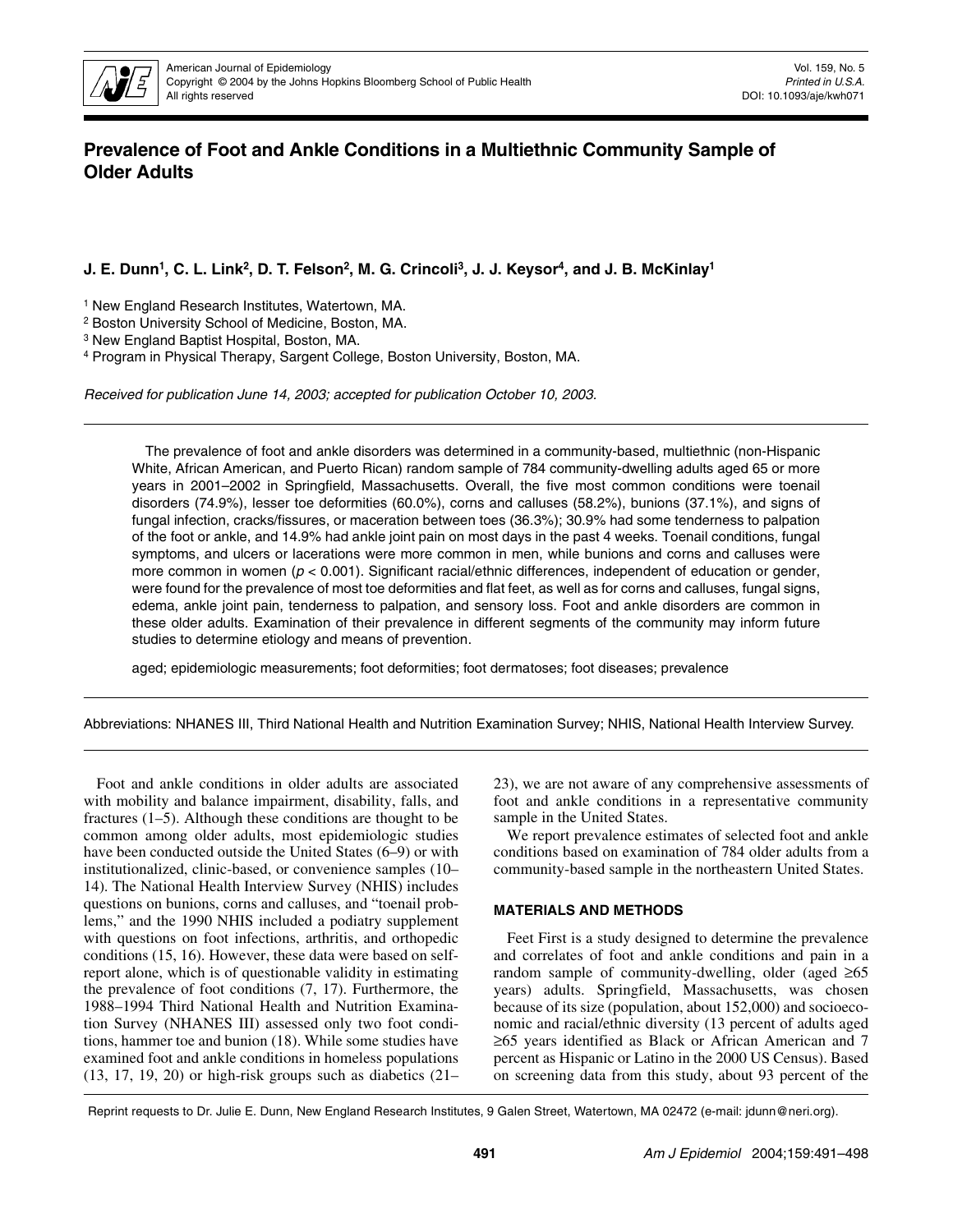**TABLE 1. Contact, response, cooperation, and refusal rates, Springfield, Massachusetts, 2001–2002**

|                  | Formula*                                 | $\%$ |
|------------------|------------------------------------------|------|
| Contact rate     | $(I + P + R + O)/(I + P + R + O + e(U))$ | 59   |
| Cooperation rate | $(I + P)/(I + P + R + O)$                | 42   |
| Response rate    | $(I + P)/(I + P + R + O + e(U))$         | 25   |
| Refusal rate     | $R/(I + P + R + O + e(U))$               | 31   |

\* I, complete interviews ( $n = 784$ ); P, partial interviews ( $n = 138$ ); R, refusals ( $n = 1,153$ ); O, known eligible but not interviewed ( $n = 123$ ); U, unknown eligibility ( $n = 2,240$ ); e, estimated eligible proportion of sampling frame (0.6873).

Springfield Hispanic/Latino population is of Puerto Rican ethnicity.

## **Sampling and recruitment**

The sampling frame consisted of individuals born on or before July 31, 1935, and residing in Springfield as identified by Medicare beneficiary files and the Springfield town census. The town census list was used to supplement the Medicare list to better capture elders of Puerto Rican ethnicity, those not vested in Social Security, or those who had moved recently. Institutional residences other than assisted living facilities were excluded. Probable race (to define sampling strata) was obtained from Medicare beneficiary files. Probable Puerto Rican names were identified by staff of the Spanish-American Union, a local community organization. To provide meaningful gender and racial/ ethnic comparisons, we conducted simple random sampling within eight gender (male, female) and probable racial/ ethnic (White/non-Hispanic, Black/African American, Puerto Rican, other/unknown) strata.

The final sample included 7,755 names. Telephone numbers were found for about half. Mailings to those without phone numbers included a reply card for respondents to return contact information. Efforts were made to reach those without telephones by sending interviewers to their homes. Mailings were followed by a telephone eligibility screen. The criteria were the following: aged 65 or more years; noninstitutional (Springfield) residence; having at least one foot; not bed or chair bound; race/ethnicity of either Puerto Rican (for Hispanics/Latinos), African-American, or White (Caucasian) (for non-Hispanics/Latinos) descent; and ability to communicate in either English or Spanish. Respondents unable to understand or communicate with interviewers for health reasons were asked to name a proxy respondent, preferably from the same household. Those who could not provide a willing proxy were excluded.

Of the sample, 33 percent were ineligible, 19 percent refused screening, and 29 percent could not be contacted after multiple attempts. Of those eligible and contacted (*n* = 1,062), 922 completed screening and an initial interview. Contact, cooperation, response, and refusal rates were calculated according to methodology of the American Association for Public Opinion Research (24) (table 1). Eligibility rates in those unable to be contacted or who refused screening were assumed to be the same as those of similar gender and presumed racial/ethnic strata who were screened.

A total of 784 individuals completed the entire study that included the following:

- a short telephone interview, including a Foot Health Status Questionnaire (25) and questions on current and/ or usual occupation;
- in-home interview, with questions on pain and comorbid conditions; and
- in-home examination, including assessments of dermatologic conditions, toe or arch deformities, pain and tenderness, edema, sensory loss, height, and weight.

Interviewers and examiners underwent certification, including the standard quality assurance measures used by the New England Research Institutes. Examiners had clinical backgrounds (two nurses, a graduate physician, and a certified medical assistant) and underwent extensive training under the direction of clinical consultants (M. G. C., J. J. K., D. T. F.).

## **Examination components**

The dermatologic conditions assessed included discrete, raised calluses and corns; cracks or fissures; maceration between the toes; fungal or other infections or rashes; thickened, elongated, or ingrown toenails; ulcers or lacerations; and excessively dry skin.

The orthopedic examination was conducted with the examinee in a standing, weight-bearing position. The conditions assessed were great-toe deformities (bunions, cock-up hallux (plantarflexion of the interphalangeal joint, with dorsiflexion of the metatarsal phalangeal joint)); lesser-toe deformities (including hammer (plantarflexion of the proximal interphalangeal joint), mallet (plantarflexion of the distal interphalangeal joint), and claw (plantarflexion of both interphalangeal joints) toes), overlapping toes, and bunionette or Taylor's bunion (prominence at the lateral aspect of the fifth metatarsal head with the fifth toe deflected to varus); missing toe (amputations); and arch deformities, including flat foot (pes planus) and high arch (pes cavus). Flat foot was considered present if the examiner was unable to insert his/her fingers under the arch of the foot with the respondent in a standing position. High arch was considered present if the examiner could insert his/her fingers all the way underneath the arch to the lateral edge of the foot.

Ankle/foot joint pain was determined by asking participants if they had pain or discomfort in any of their joints on most days during the past 4 weeks. Those answering "yes" were asked to point to each painful location on a diagram with joint locations indicated by circles; indication of one or both ankle/foot regions was counted as a positive response. Tenderness to palpation was assessed for plantar fascia, plantar heel pad, each metaphalangeal joint, each interdigital space, Achilles tendon, lateral ankle ligaments, and just behind and below the medial malleolus.

Edema in the ankle region assessed by visual inspection and palpation was graded as "none," "visually swollen," "pitting," or "marked" (massive swelling and pitting).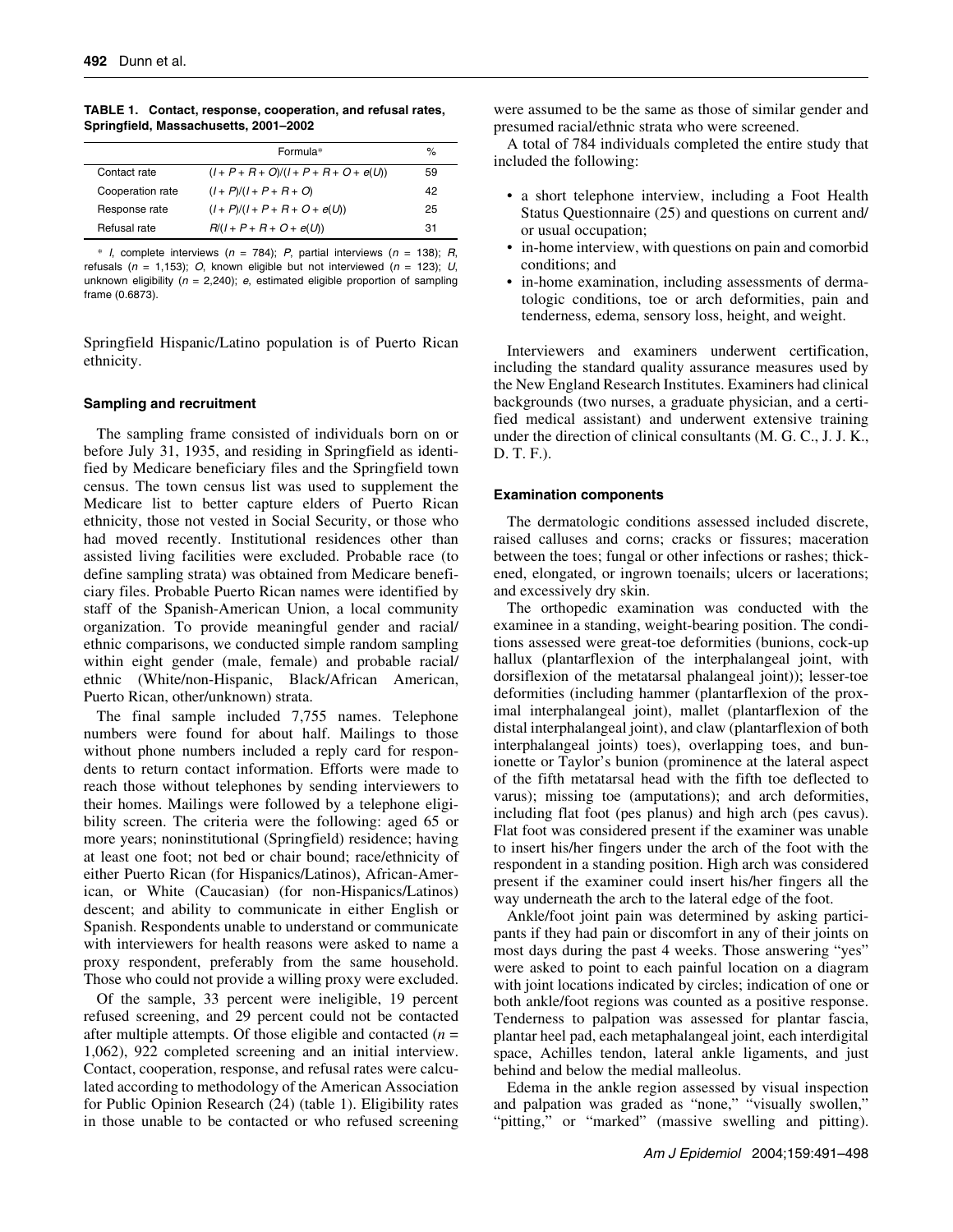|                                                           | Puerto Rican | Non-Hispanic White | African American | Total       |
|-----------------------------------------------------------|--------------|--------------------|------------------|-------------|
| Males (no. $(\%)$ )                                       | 45 (41)      | 153 (47)           | 141(41)          | 339 (43)    |
| Females (no. $(\%)$ )                                     | 64 (59)      | 174 (53)           | 207 (59)         | 445 (57)    |
| Total (no. $(\%)$ )                                       | 109(14)      | 327 (42)           | 348 (44)         | 784 (100)   |
| Age (mean years (standard deviation))                     | 73.2 (4.93)  | 75.3 (6.11)        | 74.2 (6.19)      | 74.5 (6.03) |
| Education: high school graduate or postgraduate (no. (%)) | 12(11.1)     | 267 (81.6)         | 189 (54.8)       | 468 (60.0)  |
| Obesity (no. $(\%)$ )*                                    | 46 (43.8)    | 93 (29.6)          | 150 (45.3)       | 289(38.5)   |
| Diabetes (no. $(\%)$ )                                    | 58 (53.2)    | 60 (18.4)          | 123 (35.3)       | 241 (30.7)  |
| Arthritis (no. $(\%)$ )                                   | 76 (69.7)    | 165 (50.6)         | 212 (60.9)       | 453 (57.9)  |
| Lower extremity vascular conditions (no. $(\%)$ ) +       | 78 (72.2)    | 125 (38.8)         | 150 (43.2)       | 353 (45.4)  |

**TABLE 2. Characteristics of the study population (unweighted) showing demographics and prevalence of selected comorbidities, Springfield, Massachusetts, 2001–2002**

\* Body mass index of ≥30 kg/m2.

† History of blood clots, varicose veins, claudication, or other lower extremity vascular conditions.

Edema graded as pitting or marked was considered to be clinically significant. Loss of sensation was determined by testing four locations on each plantar surface (medial and lateral forefoot, medial and lateral heel) with a 10-g force using a Semmes-Weinstein 5.07 monofilament (Bailey Instruments, Ltd., Manchester, United Kingdom) with the subject's eyes closed. A sham test was also performed, where the examiner asked, "Did you feel that?", without actually touching the monofilament to the foot. Inability to feel any of the actual tests, or positive response to the sham test, was counted as loss of sensation.

## **Statistical methods**

Prevalence estimates are weighted to reflect the demographics of Springfield in 2000. The sampling weights are proportional to the inverse of the probability of selection given the individual's initial stratum. To evaluate whether foot disorders differed by gender, race/ethnicity, or education, we included appropriate indicator variables in logistic regression models. For example, if the indicator variable "female" was nonsignificant, foot disorders were assumed not to vary by gender. In the case of racial/ethnic group comparison, least significant difference multiple comparisons (26) (a method of determining differences using multiple comparisons) are given indicating which groups are different. When a condition was not present in one demographic group, analysis of variance was used to test equality of prevalence estimates by demographic category, since logistic regression does not work with a zero cell. The analyses were also repeated to test equality when adjusting for other demographic variables. Analysis of variance was used to test whether the number of orthopedic, dermatologic, and other conditions differed by demographic group.

# **RESULTS**

## **Study population**

The study population used to generate the following estimates (*n* = 784) (table 2) had a mean age of 74.5 (range, 65–

101) years. The male/female ratio was similar across racial/ ethnic strata, but educational attainment was not: non-Hispanic Whites were more likely, and Puerto Ricans least likely, to have completed high school. The proportion of comorbid conditions varied by race/ethnicity, most markedly for diabetes and lower extremity vascular conditions.

#### **Dermatologic conditions**

Dermatologic conditions are shown in table 3. Nearly three fourths of these older adults had some type of toenail condition, including thickened, elongated, and ingrown nails. Over half had corns or calluses, and over a third had fungal and related symptoms, including signs of fungal infection, cracks or fissures, and maceration between toes. Thickened toenails, cracks and fissures, maceration, and ulcers or lacerations were more common in men, while corns and calluses were more common in women. None of these conditions differed in prevalence by education when adjusting for gender and race/ ethnicity (data not shown), but all showed differences by race/ ethnicity that persisted when adjusting for gender and education (adjusted estimates not shown).

#### **Orthopedic conditions**

Orthopedic conditions are shown in table 4. Lesser-toe deformities were seen in 60 percent overall, with hammer toe and mallet toe most common, followed by claw toe and bunionette. The only lesser-toe deformity to differ by gender was claw toe, which was more common in women. All lesser-toe disorders were less common in Puerto Ricans than in non-Hispanic Whites or African Americans, a finding that persisted after adjusting for education and gender. The magnitude of the racial/ethnic differences was considerable: "any" lesser-toe deformity was found in only 8.9 percent of Puerto Ricans compared with 60.8–63.6 percent of African Americans and non-Hispanic Whites, respectively.

Bunions were nearly twice as frequent in women as in men and more common in African Americans than in others (table 4).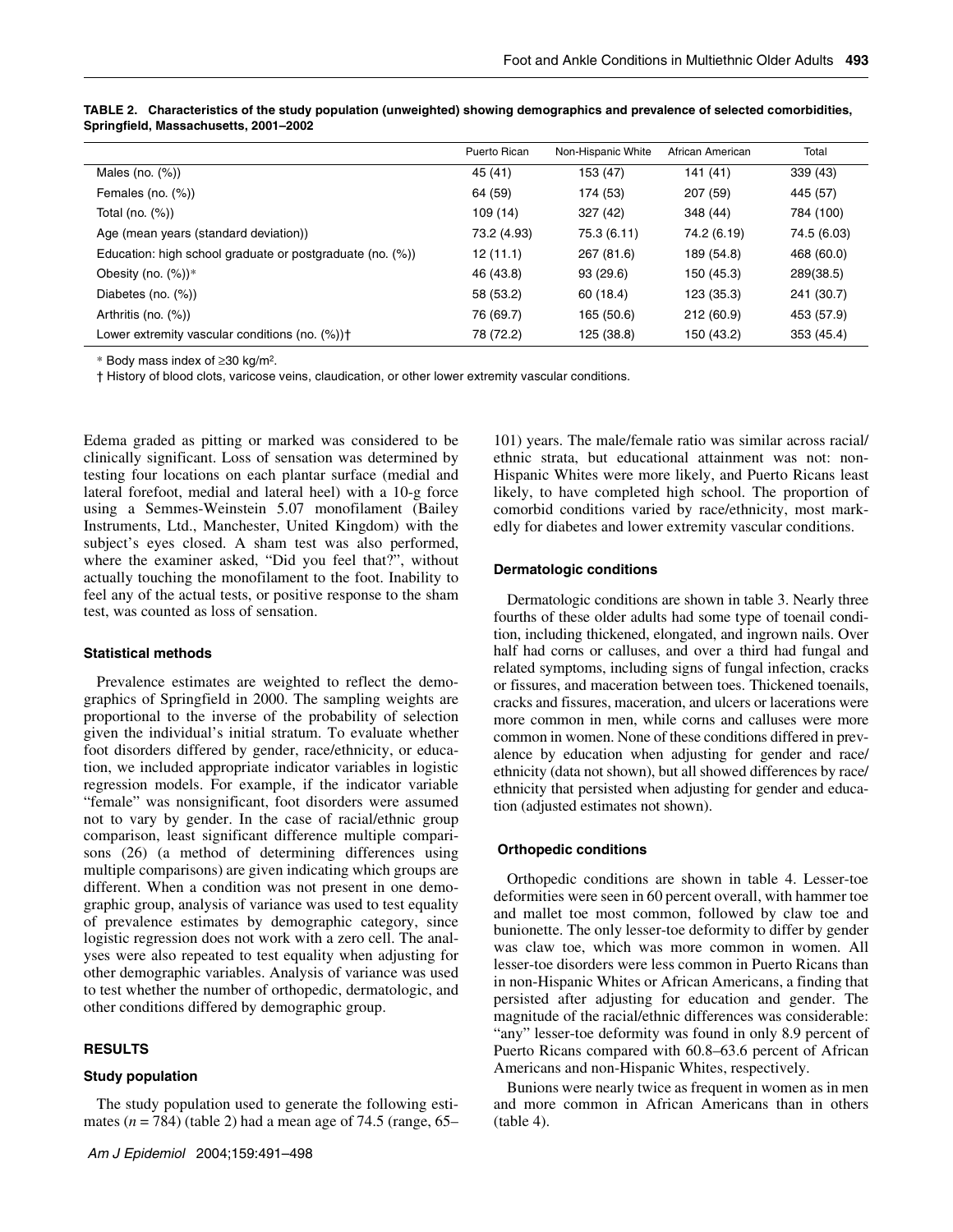|                                                  | Total                             |            | By gender |           |      | By race/ethnicity                         |                         |            |  |
|--------------------------------------------------|-----------------------------------|------------|-----------|-----------|------|-------------------------------------------|-------------------------|------------|--|
|                                                  | $(\%)$ (mean<br>(standard error)) | Men $(\%)$ | Women (%) | $p$ value | (%)  | Puerto Rican Non-Hispanic<br>White $(\%)$ | African<br>American (%) | $p$ value  |  |
| Thickened, elongated, or ingrown<br>toenails     | 74.9(2.1)                         | 85.0       | 68.7      | < 0.001   | 69.5 | 74.3                                      | 80.6                    | $0.040*$   |  |
| Thickened nails                                  | 65.2(2.3)                         | 74.8       | 59.3      | < 0.001   | 62.1 | 63.8                                      | 74.8                    | $0.003+$   |  |
| Elongated nails                                  | 40.4(2.3)                         | 46.0       | 37.0      | 0.052     | 30.0 | 40.6                                      | 44.2                    | 0.075      |  |
| Ingrown nails                                    | 7.4(1.2)                          | 7.2        | 7.5       | 0.913     | 12.8 | 6.9                                       | 8.0                     | 0.154      |  |
| Corns/calluses                                   | 58.2(2.3)                         | 45.7       | 65.9      | < 0.001   | 34.1 | 58.0                                      | 70.0                    | $<0.001$ ± |  |
| Fungal infection, cracks/fissures,<br>maceration | 36.3(2.2)                         | 45.9       | 30.4      | 0.001     | 50.6 | 34.2                                      | 42.8                    | $0.010$ §  |  |
| Fungal infection or rash                         | 22.4(1.9)                         | 24.9       | 20.9      | 0.293     | 47.5 | 20.1                                      | 25.3                    | < 0.001    |  |
| Cracks/fissures                                  | 14.0(1.5)                         | 20.9       | 9.7       | < 0.001   | 1.6  | 14.0                                      | 19.0                    | 0.009#     |  |
| Maceration between toes                          | 3.2(0.7)                          | 5.7        | 1.6       | 0.005     | 10.6 | 2.2                                       | 5.6                     | $0.002$ §  |  |
| Dry skin                                         | 13.7 (1.5)                        | 15.3       | 12.8      | 0.419     | 19.6 | 11.7                                      | 23.2                    | $0.001$ §  |  |
| Ulcers/lacerations                               | 4.2(0.8)                          | 7.9        | 1.9       | 0.003     | 0.0  | 4.1                                       | 6.8                     | 0.107      |  |

|  |  |  | TABLE 3. Estimates of the population prevalence of dermatologic conditions, Springfield, Massachusetts, 2001-2002 |  |  |  |
|--|--|--|-------------------------------------------------------------------------------------------------------------------|--|--|--|
|--|--|--|-------------------------------------------------------------------------------------------------------------------|--|--|--|

\* (African American > Puerto Rican); (African American, Puerto Rican) = non-Hispanic White.

† African American > (non-Hispanic White, Puerto Rican).

‡ African American > non-Hispanic White > Puerto Rican.

§ (Puerto Rican, African American) > non-Hispanic White.

¶ Puerto Rican > (African American, non-Hispanic White).

# (African American, non-Hispanic White) > Puerto Rican.

Overall, 19.0 percent had flat feet (pes planus), and 5.2 percent had high arches (pes cavus). The prevalence of flat feet did not differ by gender or education but was greatest in African Americans, followed by non-Hispanic Whites and Puerto Ricans. High arch was more common in women than in men but did not differ by race/ethnicity or education.

## **Pain and tenderness**

Overall, 14.9 percent reported ankle joint pain, and 30.9 percent had some tenderness to palpation (table 5), with metaphalangeal joints and interstitial spaces the sites most likely to be tender. No gender differences were seen in any of the pain/tenderness measures. The prevalence of ankle

| TABLE 4. Estimates of the population prevalence of orthopedic conditions, Springfield, Massachusetts, 2001-2002 |  |  |
|-----------------------------------------------------------------------------------------------------------------|--|--|
|                                                                                                                 |  |  |

|                          | Total                             |            | By gender |         | By race/ethnicity   |                              |                         |               |  |
|--------------------------|-----------------------------------|------------|-----------|---------|---------------------|------------------------------|-------------------------|---------------|--|
|                          | $(\%)$ (mean<br>(standard error)) | Men $(\%)$ | Women (%) | p value | Puerto Rican<br>(%) | Non-Hispanic<br>White $(\%)$ | African<br>American (%) | p value       |  |
| Any lesser-toe deformity | 60.0(2.3)                         | 59.0       | 60.5      | 0.743   | 8.9                 | 63.6                         | 60.8                    | $< 0.001*$    |  |
| Hammer toe               | 34.5(2.3)                         | 37.3       | 32.8      | 0.325   | 2.8                 | 37.1                         | 33.4                    | $< 0.001*$    |  |
| Mallet toe               | 33.4(2.3)                         | 29.4       | 35.9      | 0.142   | 3.6                 | 35.6                         | 33.8                    | $< 0.001*$    |  |
| Claw toe                 | 8.7(1.4)                          | 5.2        | 10.8      | 0.035   | 0.0                 | 9.1                          | 10.2                    | $-0.001$ *, † |  |
| <b>Bunionette</b>        | 13.2(1.7)                         | 14.0       | 12.7      | 0.708   | 2.5                 | 14.4                         | 10.7                    | $0.019*$      |  |
| Overlapping toes         | 15.6(1.8)                         | 13.6       | 16.9      | 0.349   | 2.1                 | 17.2                         | 12.5                    | $0.001*$      |  |
| Missing toes             | 0.5(0.3)                          | 0.2        | 0.8       | 0.132   | 0.0                 | 0.4                          | 1.5                     | $0.090+$      |  |
| <b>Bunion</b>            | 37.1(2.3)                         | 25.3       | 44.3      | < 0.001 | 26.6                | 36.4                         | 45.6                    | $0.003\pm$    |  |
| Hammer toe (great toe)   | 0.7(0.4)                          | 0.8        | 0.6       | 0.814   | 0.0                 | 0.7                          | 0.8                     | $0.060+$      |  |
| Cock-up hallux           | 0.7(0.4)                          | 0.7        | 0.7       | 0.973   | $0.0+$              | 0.7                          | 0.8                     | 0.063         |  |
| Flat feet                | 19.0(1.8)                         | 17.2       | 20.1      | 0.421   | 3.9                 | 17.6                         | 34.0                    | $< 0.001$ §   |  |
| High arch                | 5.2(1.2)                          | 2.4        | 7.0       | 0.034   | 4.6                 | 5.8                          | 2.0                     | 0.037         |  |

\* (African American, non-Hispanic White) > Puerto Rican.

 $\dagger$  p values from analysis of variance due to zero cell for Puerto Ricans.

‡ African American > (non-Hispanic White, Puerto Rican).

§ African American > non-Hispanic White > Puerto Rican.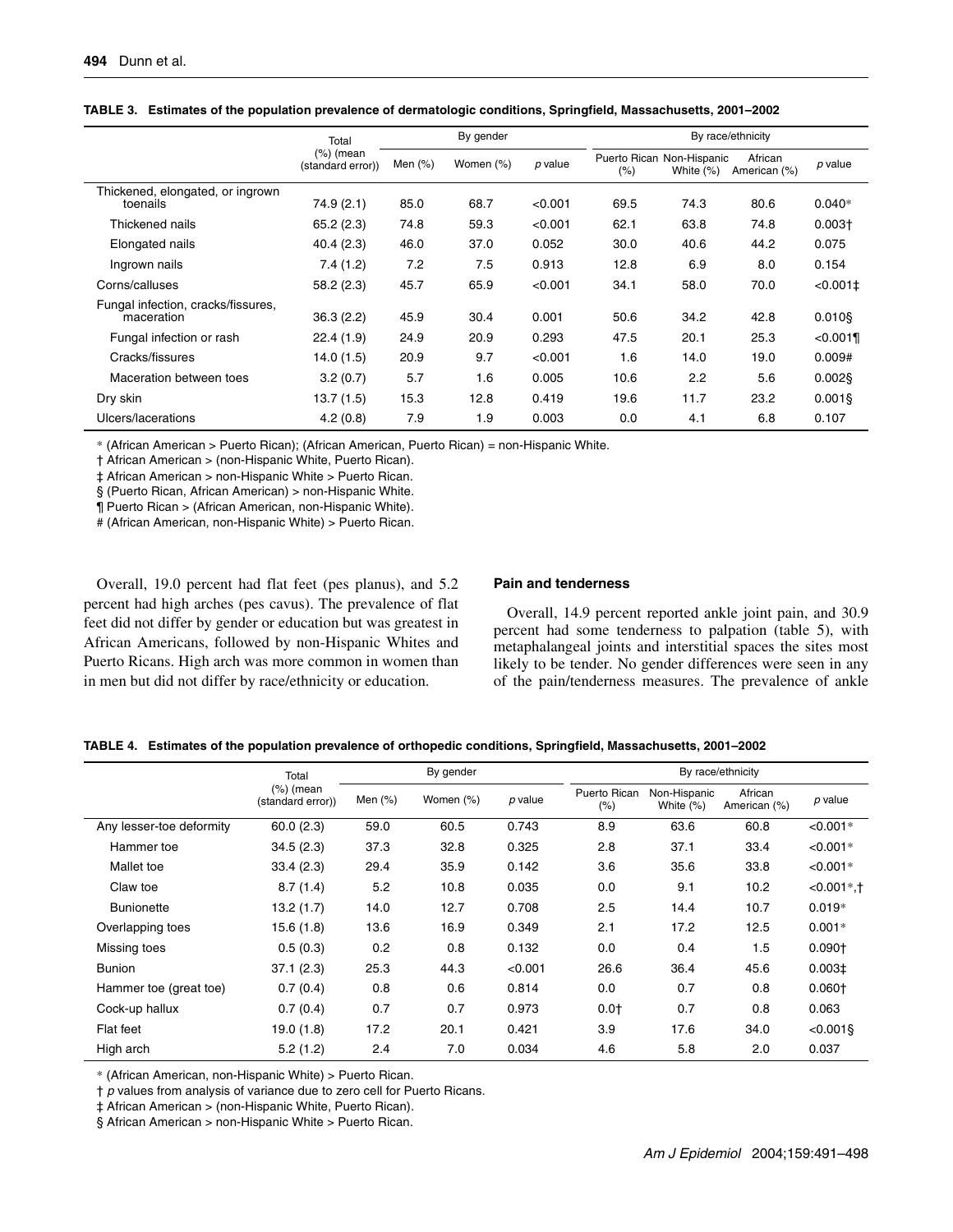|                                                | Total (%) (mean      | By gender  |           |           | By race/ethnicity |                                           |                         |                 |
|------------------------------------------------|----------------------|------------|-----------|-----------|-------------------|-------------------------------------------|-------------------------|-----------------|
|                                                | (standard<br>error)) | Men $(\%)$ | Women (%) | $p$ value | (%)               | Puerto Rican Non-Hispanic<br>White $(\%)$ | African<br>American (%) | $p$ value       |
| Ankle joint pain                               | 14.9 (1.6)           | 14.1       | 15.3      | 0.695     | 44.7              | 12.2                                      | 17.5                    | $< 0.001*$      |
| Tenderness to palpation, any                   | 30.9(2.2)            | 26.0       | 33.9      | 0.066     | 50.2              | 28.9                                      | 33.9                    | $0.002*$        |
| Tenderness by site: metaphalangeal<br>joint(s) | 20.2(1.9)            | 17.9       | 21.7      | 0.317     | 15.8              | 20.2                                      | 22.0                    | 0.376           |
| Interstitial spaces                            | 16.8(1.8)            | 15.2       | 17.8      | 0.448     | 9.3               | 16.6                                      | 21.5                    | $0.012+$        |
| Plantar fascia                                 | 6.9(1.1)             | 6.4        | 7.2       | 0.688     | 25.8              | 5.6                                       | 6.4                     | $< 0.001*$      |
| Plantar heel pad                               | 4.2(0.8)             | 3.9        | 4.3       | 0.809     | 25.2              | 2.7                                       | 3.5                     | $< 0.001*$      |
| Ankle ligament or medial malleolus             | 11.6(1.4)            | 9.0        | 13.2      | 0.121     | 35.4              | 9.3                                       | 14.9                    | $< 0.001 \pm 1$ |

**TABLE 5. Estimates of the population prevalence of pain and tenderness, Springfield, Massachusetts, 2001–2002**

\* Puerto Rican > (African American, non-Hispanic White).

† (African American > Puerto Rican); (African American, Puerto Rican) = non-Hispanic White.

‡ Puerto Rican > African American > non-Hispanic White.

pain and tenderness at all sites except the metaphalangeal joints differed by race/ethnicity, independent of education or gender, with Puerto Ricans having the highest rates of ankle joint pain and tenderness at most sites.

## **Edema and sensory loss**

Estimates of the population prevalence of edema and sensory loss are shown in table 6. Signs of edema were present in 26.4 percent of respondents, with pitting or marked pitting in 9 percent. Signs of sensory loss were found in 8.3 percent overall, in 18.5 percent of diabetics, and in 5.2 percent of nondiabetics. The prevalence of sensory loss in men was double that in women. This gender difference was not observed in diabetics but was even more pronounced in nondiabetics, with sensory loss in 10.3 percent of men compared with 2.1 percent of women. The prevalence of sensory loss was 3–4 times higher in Puerto Ricans than in other racial/ethnic groups. This difference remained after adjusting for gender and education (data not shown). While the ethnic difference was attenuated in diabetics, it was even more pronounced in nondiabetics, with sensory loss affecting 23.2 percent of Puerto Ricans compared with 4.2 percent and 6.9 percent of non-Hispanic Whites and African

Americans, respectively (table 6). Again, the difference persisted after adjusting for gender and education (data not shown).

#### **Number of conditions**

An analysis of the conditions present per person, by demographic factors, is reported in table 7. Study participants had an average of 4.0 foot or ankle conditions, 1.5 dermatologic conditions, 1.7 toe or arch conditions, and three toes with deformities. Compared with men, women had more toe and arch conditions and toes with deformities. Puerto Ricans had fewer toe and arch conditions and toes with deformity than did the other groups, and African Americans had the highest mean number of dermatologic conditions and total number of any type of condition  $(p < 0.001)$ . These differences remained when adjusting for gender and education.

## **DISCUSSION**

Although the prevalence of foot and ankle conditions was high in this community-based population of elders, the rates for most conditions did not differ dramatically from those reported in similar community-based studies of older adults

|  |  | TABLE 6. Estimates of the population prevalence of edema and sensory loss, Springfield, Massachusetts, 2001–2002 |
|--|--|------------------------------------------------------------------------------------------------------------------|
|  |  |                                                                                                                  |

|                     | Total (%) (mean   | By gender |           |           |                     | By race/ethnicity            |                         |             |  |  |
|---------------------|-------------------|-----------|-----------|-----------|---------------------|------------------------------|-------------------------|-------------|--|--|
|                     | (standard error)) | Men $(%)$ | Women (%) | $p$ value | Puerto Rican<br>(%) | Non-Hispanic<br>White $(\%)$ | African<br>American (%) | p value     |  |  |
| Any edema           | 26.4(2.1)         | 22.6      | 28.8      | 0.139     | 12.2                | 26.5                         | 32.3                    | $< 0.001*$  |  |  |
| Significant edema   | 9.0(1.4)          | 10.6      | 8.0       | 0.353     | 2.1                 | 9.5                          | 9.3                     | $0.028*$    |  |  |
| Sensory loss        | 8.3(1.2)          | 12.1      | 5.9       | 0.017     | 27.7                | 6.6                          | 9.3                     | < 0.001     |  |  |
| <b>Diabetics</b>    | 18.5 (3.6)        | 17.4      | 19.2      | 0.789     | 31.8                | 17.3                         | 13.6                    | $0.036 \pm$ |  |  |
| <b>Nondiabetics</b> | 5.2(1.1)          | 10.3      | 2.1       | 0.001     | 23.2                | 4.2                          | 6.9                     | $0.003+$    |  |  |

\* (African American, non-Hispanic White) > Puerto Rican.

† Puerto Rican > (African American, non-Hispanic White).

‡ Puerto Rican > African American; (Puerto Rican, African American) = non-Hispanic White.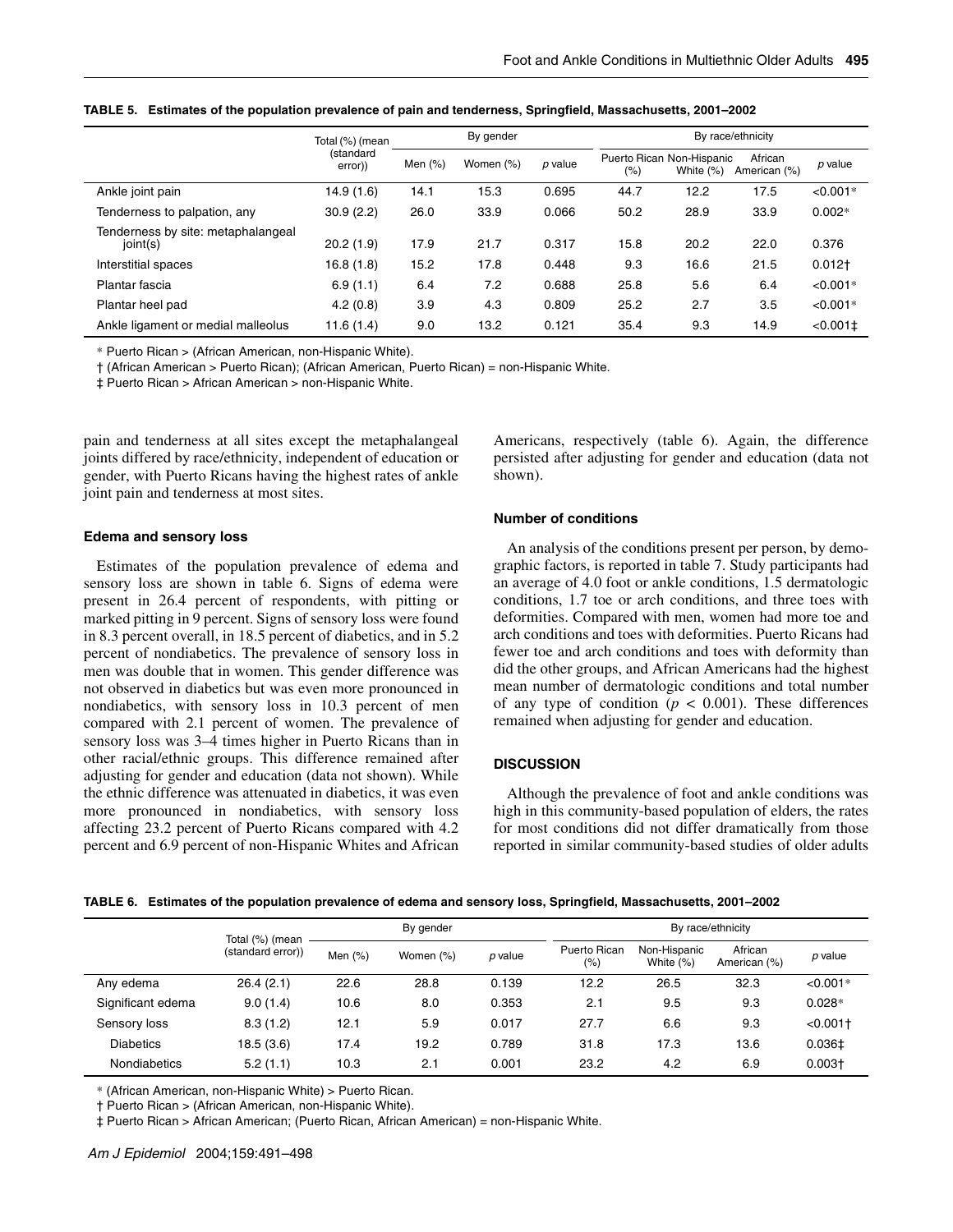|                          | By gender<br>Total (no.)      |     |             | By race/ethnicity |                              |                             |                           |             |
|--------------------------|-------------------------------|-----|-------------|-------------------|------------------------------|-----------------------------|---------------------------|-------------|
|                          | (mean (standard<br>$error$ )* |     | Women (no.) | p value           | <b>Puerto Rican</b><br>(no.) | Non-Hispanic<br>White (no.) | African<br>American (no.) | p value     |
| Any condition            | 4.0(0.10)                     | 3.8 | 4.1         | 0.073             | 3.2                          | 4.0                         | 4.7                       | $< 0.001$ + |
| Dermatologic conditions‡ | 1.5(0.04)                     | 1.6 | 1.5         | 0.157             | 1.3                          | 1.5                         | 1.9                       | $< 0.001$ § |
| Toe and arch conditions¶ | 1.7(0.07)                     | 1.4 | 1.8         | 0.004             | 0.5                          | ۱.7                         | 1.8                       | < 0.001#    |
| Toes with deformity      | 3.0(0.13)                     | 2.6 | 3.2         | 0.027             | 0.7                          | 3.1                         | 3.4                       | < 0.001#    |

**TABLE 7. Mean number of conditions present per person, by demographic factors, Springfield, Massachusetts, 2001–2002**

\* Total includes dermatologic and toe/arch conditions, plus any edema, any sensory loss, ankle joint pain, or any tenderness to palpation.

† African American > non-Hispanic White > Puerto Rican.

‡ Dermatologic conditions include toenail conditions, corns/calluses, any sign of fungal infection (including cracks/fissures/maceration), dry skin, and ulcers/lacerations.

§ African American > (non-Hispanic White, Puerto Rican).

¶ Toe and arch conditions include bunion, hammer toe, mallet toe, claw toe, overlapping toe, bunionette, flat foot, or high arch.

# (African American, non-Hispanic White) > Puerto Rican.

in the United Kingdom and Italy. For example, the rates of thickened toenails ranged from 30 to 66 percent (7, 8, 27), with 47 percent for ingrown nails and 19 percent for "other" toenail conditions (7), compared with 75 percent for any toenail condition in this study. Comparable or bracketing rates from other studies were also seen for lesser-toe deformities (7), overlapping toes (27), bunions (7, 27), and edema (7, 8).

The 1988–1994 NHANES III examination (18) found a prevalence of hammer toe similar to that of Feet First for Black men and women and White women, but somewhat lower for Black men (29 percent compared with 40 percent), and higher rates for bunion than those seen in Feet First (40– 64 percent compared with 25–55 percent). NHANES III assessed these conditions with the examinee in a seated, nonweight-bearing position, in contrast to Feet First.

In those aged 65 or more years, the 1990 NHIS (28) reported a lower prevalence for "trouble with bunions"  $(34.6/1,000)$  and "trouble with corns or calluses"  $(47.1/1)$ 1,000) than we found. This discrepancy is likely due to both the self-report methodology and the wording of questions (NHIS asked, "Do you have trouble with bunions?" instead of "Do you have bunions?").

Studies that included clinical evaluations of more specialized populations in the United States have found results in the same general range as ours (13). Others have also found bunions, corns, and calluses to be more common in women (6, 8, 13, 27, 28). Women's footwear is often suggested as a reason. Increasing heel height increases forefoot peak pressure and shifts the location of peak pressure to the hallux (29). Bunions are reported to be unknown in Japan prior to the introduction of Western footwear fashions (30). However, the near universality of past high-heel use among the current generation of older women in the United States makes it difficult to find an association between past footwear and current foot disorders (31). In our study, fewer than 2 percent of the women had current "most often worn" shoes with heels higher than 5 mm, and none had shoes with heels greater than 12 mm in height, but 80 percent reported regular past use of high heels at some point in their lives.

One unexpected finding was the minimal association of condition prevalence with education compared with race/ ethnicity. Even after adjusting for education and gender, we found that a number of conditions were more common in certain racial/ethnic groups. This could be due to different levels of access to health care, different rates of chronic conditions (such as diabetes, obesity, or vascular disease) (table 2) possibly associated with foot ailments, early life experiences, or occupational patterns that differ among racial/ethnic groups independently of education. For example, the striking racial/ethnic differences in the prevalence of sensory loss in nondiabetics could be related to the different rates of diabetes risk factors and levels of access to health care, resulting in different rates of undiagnosed diabetes across racial/ethnic groups. Whatever the reasons, these data indicate racial/ethnic disparities in the prevalence of foot and ankle conditions in older adults. Further investigation of these disparities may shed light on etiologic factors.

# **Study limitations**

With regard to the response rate, conservative assumptions were used to calculate it, especially regarding the estimated eligible proportion of the sampling frame (*e*). Had less conservative estimates been used (such as the calculator "default" of the American Association for Public Opinion Research (24)), cooperation and response rates would have increased to 69 and 35 percent, respectively, but refusal rates would have reflected only those who refused further interviews after screening (1.4 percent) and thus been unrealistically low. The sample frame also likely included the names of ineligible (moved or deceased) individuals for whom corroborating information could not be obtained. This assumption is based on the fact that the sampling frame included the names of 22,784 potentially eligible adults aged 65 or more years in Springfield, while the 2000 US Census reported a population of only 18,906 adults aged 65 or more years. Our response rate calculations assume a similar proportion of eligible respondents among those unable to be contacted as for those contacted and screened. If there were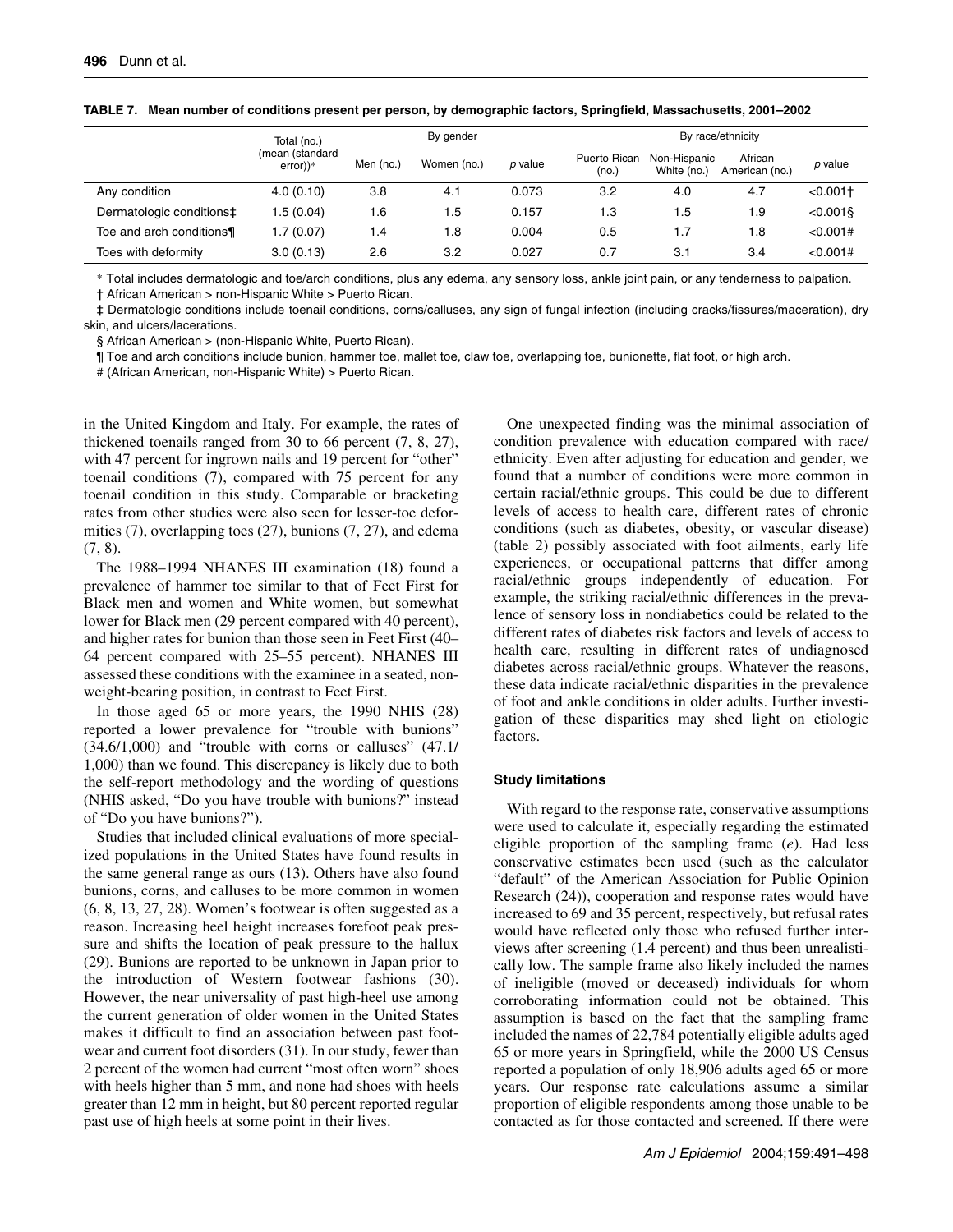a greater proportion of ineligible respondents among the "no contacts," it could result in an artificially low response rate. Certain positive aspects of this study—use of a communitybased rather than a convenience sample, inclusion of individuals without phone numbers to ensure demographic diversity, and extensive (lengthy) data collection—may also have reduced response rates, as may lack of resources to offer monetary incentives for participation. For those who were contacted, the primary barrier to participation was unwillingness to be screened. Some expressed fear of dishonest sales practices, or they had been instructed by family members not to speak to strangers on the phone.

Since low response rates affect study validity only if those interviewed differ systematically from those not interviewed in matters germane to the study, we compared some parameters of our study population with NHANES III data (18) for Black/African-American and non-Hispanic White US adults aged 65 or more years, to estimate comparability with this national sample. The median age difference was minimal (<0.8 years) for African-American men and women, 1.5 years for non-Hispanic White women, and 3 years for non-Hispanic White men. The difference in mean height between samples ranged from 0 cm (non-Hispanic White women) to 1.5 cm (African-American women). The mean weight for our study sample was 6.2–8.2 kg higher in African-American men and women and 3.1–3.8 kg higher in White men and women, likely because of trends of increasing body weight in the United States between 1988–1994 (NHANES III) and 2001–2002 (Feet First) (32).

These data demonstrate that many foot and ankle conditions are widespread in older adults. While some of the most prevalent conditions might not be considered serious or worthy of medical attention (33), they may contribute to more serious problems. Thickened toenails can be painful and may impede personal hygiene (34), and fungal infection may indicate a compromised immune system (35). Corns and calluses may lead to focal pressure points that contribute to the risk of ulcers (36, 37). Any foot condition resulting in pain or discomfort or creating barriers to obtaining wellfitting, comfortable shoes may increase the risk of activity limitation, falls, and decreased quality of life for older adults.

We hope these data will promote an awareness of foot health among heath-care providers to older patients and encourage additional research into the etiology and prevention of foot and ankle disorders.

## **ACKNOWLEDGMENTS**

This study was funded by the National Institute on Aging, National Institutes of Health (AG 15064).

The authors acknowledge the significant and valuable contributions of Dr. Renee H. Lawrence, Dr. Alan Jette, Dr. Elly Trepman, and Dr. Ann Cartwright to the original concept and design of this study and of Dr. Jawad Bajwa, Rich Eder, Eoin O'Corcora, Melanie Pouliot, Rachel Sachs, Bette Sanderson, Carol Smith, and Luz Thomas to its successful execution. The authors would also like to thank Dr. Rose Li for her support and assistance throughout.

#### **REFERENCES**

- 1. Menz HB, Lord SR. The contribution of foot problems to mobility impairment and falls in community-dwelling older people. J Am Geriatr Soc 2001;49:1651–6.
- 2. Menz HB, Lord SR. Foot pain impairs balance and functional ability in community-dwelling older people. J Am Podiatr Med Assoc 2001;91:222–9.
- 3. Leveille SG, Guralnik JM, Ferrucci L, et al. Foot pain and disability in older women. Am J Epidemiol 1998;148:657–65.
- 4. Tinetti ME, Speechley M, Ginter SF. Risk factors for falls among elderly persons living in the community. N Engl J Med 1988;319:1701–7.
- 5. Keegan TH, Kelsey JL, Sidney S, et al. Foot problems as risk factors of fractures. Am J Epidemiol 2002;155:926–31.
- 6. Clarke M. Trouble with feet. London, England: G Bell, 1969. (Occasional papers on social administration, no. 29).
- 7. Cartwright AH, Henderson G. More trouble with feet: a survey of the foot problems and chiropody needs of the elderly. London, England: HMSO Publications Centre, 1986.
- 8. Benvenuti F, Ferrucci L, Guralnik JM, et al. Foot pain and disability in older persons: an epidemiologic survey. J Am Geriatr Soc 1995;43:479–84.
- 9. Gorter KJ, Kuyvenhoven MM, de Melker RA. Nontraumatic foot complaints in older people. A population-based survey of risk factors, mobility, and well-being. J Am Podiatr Med Assoc 2000;90:397–402.
- 10. Helfand AE. The foot of South Mountain: a foot health survey of the residents of a state geriatric institution. J Am Podiatry Assoc 1969;59:133–9.
- 11. Gould N, Schneider W, Ashikaga T. Epidemiological survey of foot problems in the continental United States: 1978–1979. Foot Ankle 1980;1:8–10.
- 12. Ebrahim SB, Sainsbury R, Watson S. Foot problems of the elderly: a hospital survey. BMJ (Clin Res Ed) 1981;283:949–50.
- 13. Robbins JM, Roth LS, Villanueva MC. "Stand down for the homeless." Podiatric screening of a homeless population in Cleveland. J Am Podiatr Med Assoc 1996;86:275–9.
- 14. Helfand AE, Cooke HL, Walinsky MD, et al. Foot problems associated with older patients. A focused podogeriatric study. J Am Podiatr Med Assoc 1998;88:237–41.
- 15. Adams PF, Benson V. Current estimates from the National Health Interview Survey, 1990. Vital Health Stat 10 1991;181: 1–212.
- 16. Greenberg L, Davis H. Foot problems in the US. The 1990 National Health Interview Survey. J Am Podiatr Med Assoc 1993;83:475–83.
- 17. Kleinman LC, Freeman H, Perlman J, et al. Homing in on the homeless: assessing the physical health of homeless adults in Los Angeles County using an original method to obtain physical examination data in a survey. Health Serv Res 1996;31: 533–49.
- 18. National Center for Health Statistics. Third National Health and Nutrition Examination Survey, 1988–1994. NHANES III exam file. Hyattsville, MD: National Center for Health Statistics, 1996. (NCHS CD-ROM series 11, no. 1, SETS version 1.22a).
- 19. Stratigos AJ, Stern R, Gonzalez E, et al. Prevalence of skin disease in a cohort of shelter-based homeless men. J Am Acad Dermatol 1999;41:197–202.
- 20. Raoult D, Foucault C, Brouqui P. Infections in the homeless. Lancet Infect Dis 2001;1:77–84.
- 21. Evans SL, Nixon BP, Lee I, et al. The prevalence and nature of podiatric problems in elderly diabetic patients. J Am Geriatr Soc 1991;39:241–5.
- 22. Smith DG, Barnes BC, Sands AK, et al. Prevalence of radiographic foot abnormalities in patients with diabetes. Foot Ankle